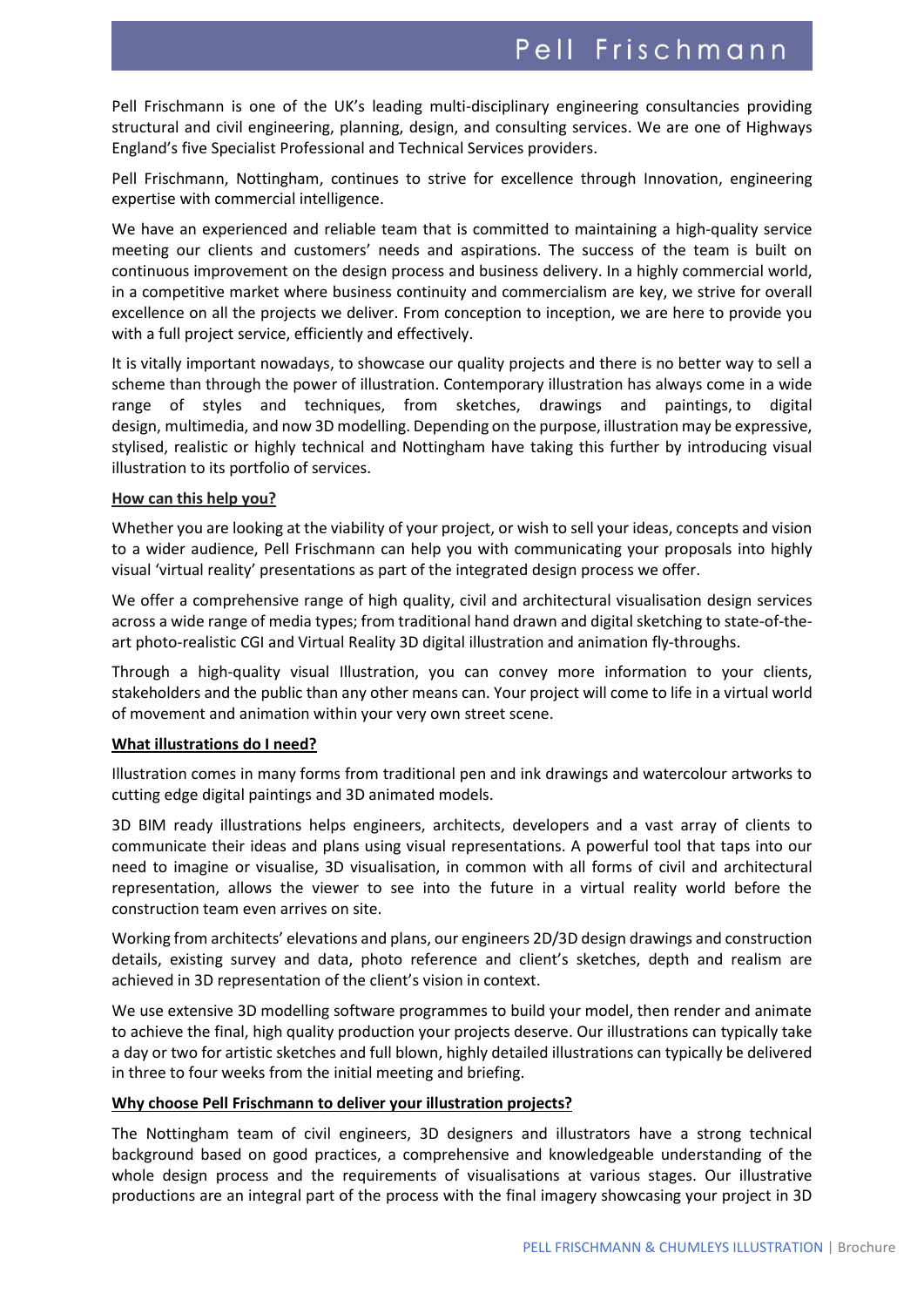# Pell Frischmann

with visual reference and animated fly-throughs. Working closely with our clients, the aim is to build an accurate model to illustrate and animate from; get it right in the 3D model and you save time and money on your project as issues are dealt with at an early stage in a virtual world environment. The business case for using illustration almost writes itself as issue are dealt with early on.

Our illustrations are commissioned by both the private and public sectors such as Local Authorities; housing associations; architectural, planning and urban design consultancies; and private developers. His clients employ him to provide illustrations in support of their development proposals. His drawings appear in reports, consultancy bids, public consultations and exhibitions as well as feature in the local and professional press, on television and on the web. Designers often just want to view in 3D a concept they have on paper or a proposal from clients to understand their project ideas and designs further.

If you require attractive, informative and 'accessible' illustrations in a style that perfectly suits your project, then Pell Frischmann's experience and reputation for producing work of the highest quality, both quickly and economically, is your perfect solution. The team uses different media to give each visual representation a unique look and feel depending on the needs of the client, the target audience, the type of design and its end usage.

Please get in touch with us to discuss your project.

## **ILLUSTRATION SERVICES**

## **1. Freehand Visualization**

Our Freehand artists and illustrators can produce any illustration visual style you like in traditional and digital media. These can be in the form of pencil sketch, pen & ink, marker, digital painting or CGI, which is a combination of these using Adobe Photoshop techniques.

CGI and digital illustration allow the creation of photo realistic images that would not be possible using other traditional techniques. We use a digital drawing display to generate our visuals directly from the designer's hand, through an interface that translates that movement into digital imagery. The illustrator takes the clients ideas, sketches and drawings and produces I high quality artist impression and 2D visual illustration.

# **2. 3D Visualisation**

3D Visualisation is now an integral part of the design process of any project. 3D Visualisation (also known as 3D renders and 3D illustrations) can be used to build up concepts from scratch, help with design validation and approval and can be very effective in marketing and publicising your project. 3D hyper-realistic visualisation is the best way to fully visualise your scheme bringing the scene to life with expression and realism. Whatever the project, with 3D Animation you are assured the biggest impact and best feel for the space.

Our designers use extensive modelling software to build your project in three dimension and the scene is rendered to produce high quality, hyper-realistic visual illustrations.

# **3. 3D Animation**

3D Animation is the best way to fully visualise your project and help sell your vision and design to your audience. 3D animations give you the ability to view your project early on in the design process which can be extremely valuable from both a design and development perspective. A video that shows what you would see if the scheme had been built provides a project with narrative, interest and proposals which really come to life.

Having the ability to view your project in an animated format enables you to get a feel for the layout and flow of the overall scheme before making any large financial investments. Every little detail is captured.